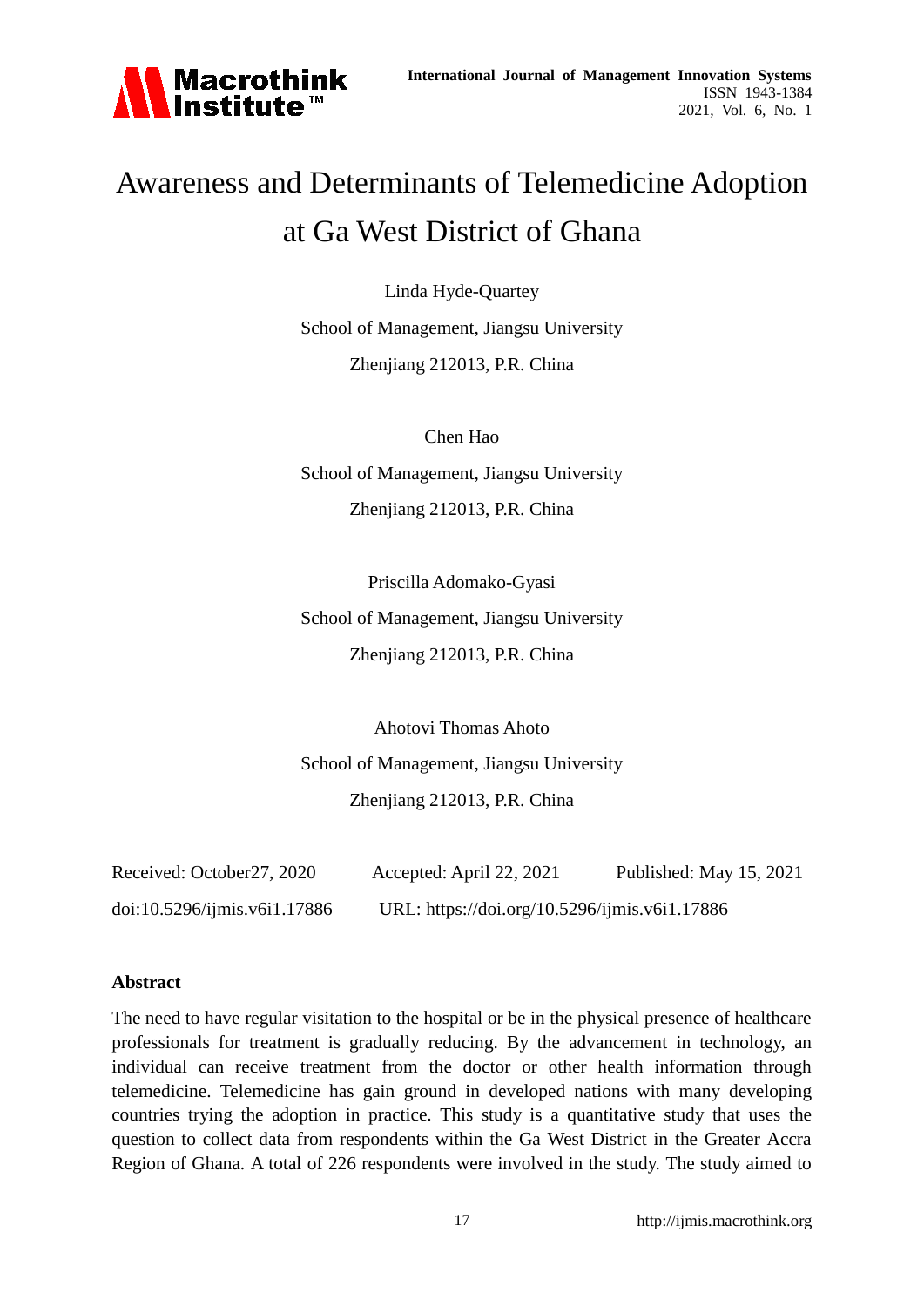

measure the level of awareness about telemedicine among people living in the district, factors that influence the adoption of telemedicine and barriers preventing adoption. The findings indicated that there was a high level of awareness about telemedicine among the respondents with most of them knowing what telemedicine is. Adoption was also influenced by a reduction in treatment when use telemedicine, prevention of overcrowding at hospitals and the taken away of time wasted at the hospital. It was also determined that poor internet connectivity and high cost of data were the significant barriers impeding the adoption of telemedicine among the district dwellers.

**Keywords:** Telemedicine in Ghana, Ga-West, Adoption of Telemedicine, Technology in healthcare, Barriers to Telemedicine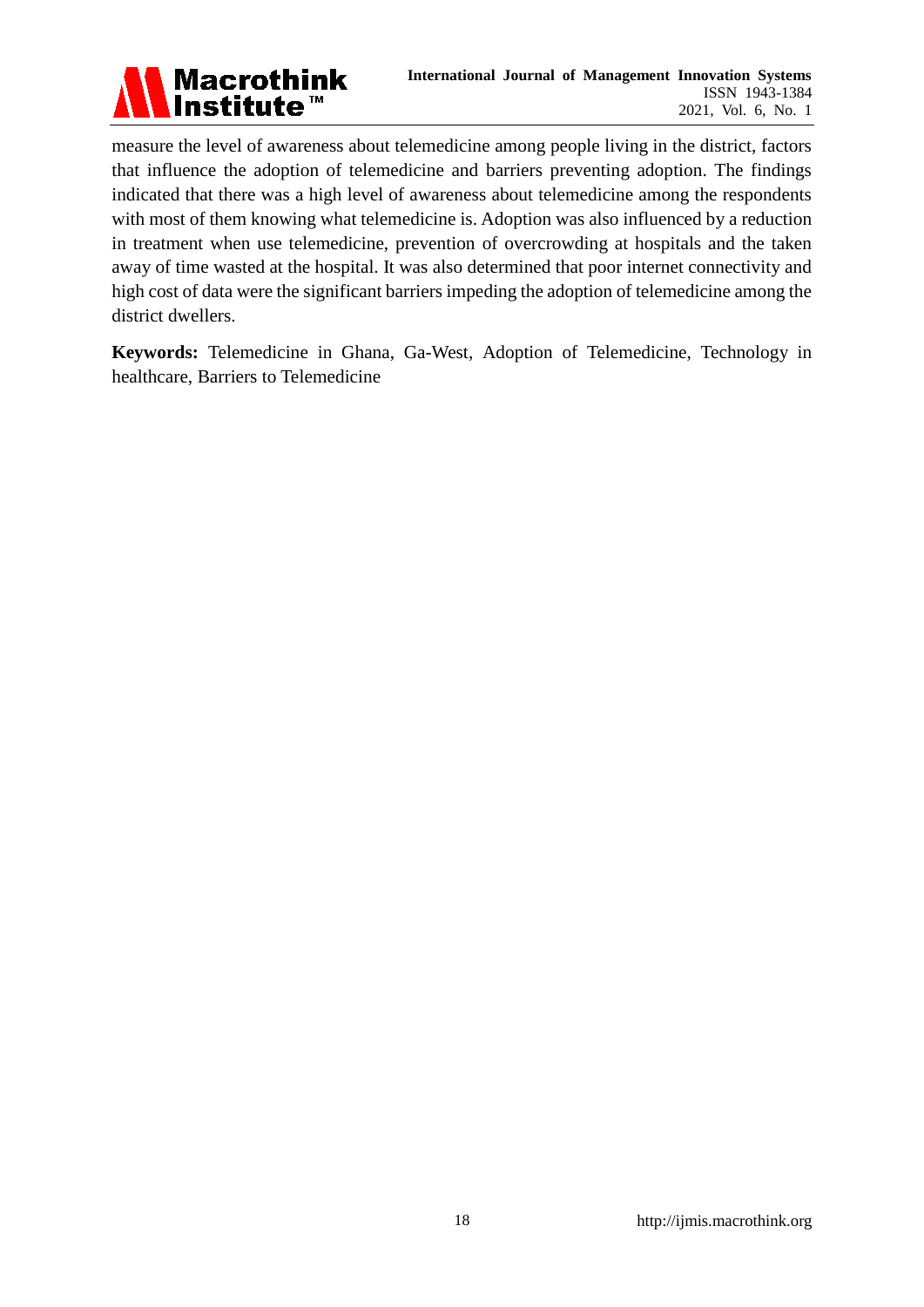

# **1. Introduction**

Development in technology has aided all aspects of human activities, it has a speed of delivery services has improved, reduce expenditure on service delivery, ease ways of doing things, and people to work away from physical offices (Wang et al., 2018). Health delivery has received its fair share of technological development as quality in treating and caring for patients has been upgraded than never before (Hamilton et al., 2019). Today's patients are in constant demand for improved services, yet they have less time for attending hospitals or having physical interactions with healthcare workers (Saleem et al., 2020).

The World Health Organization (WHO) defines e-health as the cost-effective use of Information Communication and Technology (ICT) in support of health services, health surveillance, education, knowledge and research with telemedicine being a significant component (Baudier, Kondrateva, & Ammi, 2020). Telemedicine referred to the offering of treatment to patients without the physical presence of both parties (the healthcare worker and the patient) (Roncero et al., 2020). Telemedicine has gain ground, especially in developing countries and is being used to deliver health services in both simple and sometimes complex situations (Loeb et al., 2020). The robust technology and fast internet availability have created an enabling environment for this to thrive, but the same cannot be said about developing countries (Wang et al., 2019).

Telemedicine is less heard of in Africa, with countries in sub-Saharan Africa making marginal or no use of the technology. The adoption of telemedicine in Africa comes with numerous challenges as countries on the continent have a high illiteracy rate, less internet connectivity, and other technological gadgets needed for successful adoption and usage of this medical breakthrough (Strohl et al., n. d.). Telemedicine comes in three forms, namely Store-And-Forward, Remote Monitoring and Real-Time Interactive Services (Appiah et al., 2020). Though all these forms of telemedicine can help in uplifting health delivery in Africa, the lack of an enabling environment is making such benefits to elude the population (Khosla, 2020).

Telemedicine seemed to be gaining ground in some communities in Ghana as some private institutions are making an effort to make the public catch up with the technology. To achieve public adoption of telemedicine both the public and the private sector must work towards the establishment of a secure internet connection (broadband), video platform and technological supports services which are components on which telemedicine drives (Gonz alez-mart n et al., 2019).

# **2. The Concept of Telemedicine**

Telemedicine is the use of technology (computers, video, phone, messaging) by a medical professional to diagnose and treat patients in a remote location (Hamilton et al., 2019). It is very difficult to state when the term telemedicine emerged, writers have acknowledges that telemedicine could have been necessitated by the distance between health professionals and patients (Waschkau et al., 2020). Though at the time telemedicine could have been practiced without it been termed telemedicine. Rashid et al. (2009) in their book History of Telemedicine: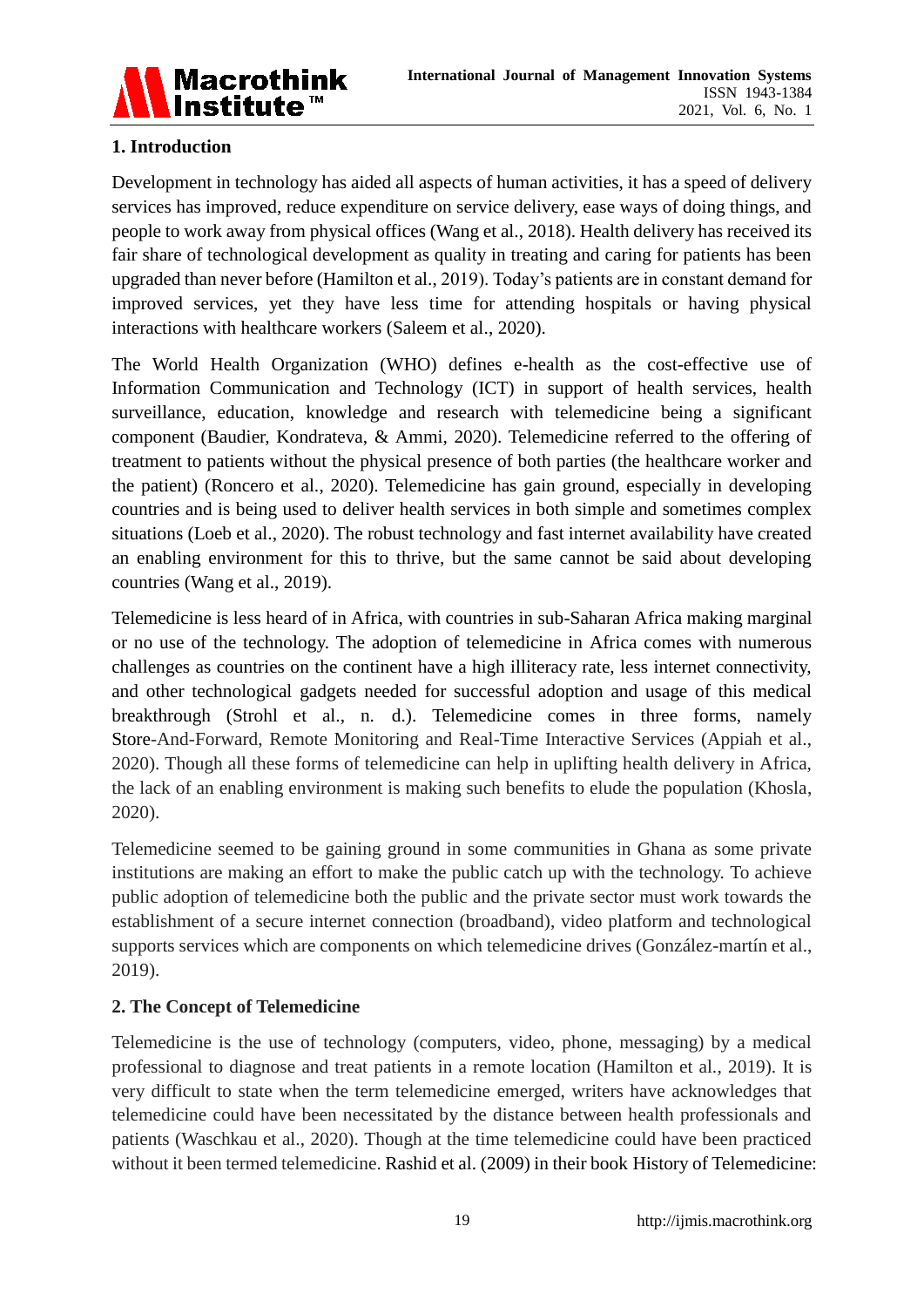# **Macrothink** Institute™

Evolution, Context, and Transformation traced the origin of modern telemedicine applications in Europe to a Dutch physician, Willem Einthoven, who had been by long-distance transfer of electrocardiograms in 1905. The researchers mentioned the significant contributions of radio consultations from medical centers in Norway, Italy, and France in the 1920s, 1930s, and 1940s for patients aboard ships at sea and on remote islands.

Telemedicine has again ground in Europe and other developed and developing countries. In the year 2009, the World Health Organization's report on the second global survey on eHealth 2009, identified Telemedicine as an opportunity and developments for member states (Y. Wang et al., 2018). The numerous opportunities presented by telemedicine also come with challenges that serve as barriers to its adaption, especially in less developed countries. Sub-Saharan African countries are faced with many challenges that are impeding the adaption of what the W.H.O regarded as an opportunity (Han et al., 2019). Lack of internet connectivity, plural linguistic system, high levels of illiteracy, unavailability of qualified health professionals is just a few barriers reducing the gains of telemedicine in Africa. Ghana equally has challenges similar to any other African countries and for the concept of telemedicine to make maximum impacts the above challenges must be fixed or reduced (Roncero et al., 2020). The concept of telemedicine can be a game-changer in developing nations' health systems if properly implemented by health authorities and adopted by the public.

# **3. Conceptual Framework**

The conceptual framework is based on the Technology Adoption Model which outlines various processes in the uptake of emerging technology in health (Fletcher et al., 2020). The framework is in five sections starting from external variables which are made up of variable that influences technology adoption. These variables serve as a catalyst that speeds the adoption processes or serves as barriers that impede adoption (Hamilton et al., 2019). The next item is the conceptual framework is perceived usefulness which explains public thought about how useful technological intervention is to them. When they find it useful they are quick to adopt, the public will equally pay less attention to technological interventions when they are perceived as not being useful (Cunha et al., 2018).



Source: Adopted From Technology Acceptance Model, Davis et al. (1992).

Perceived ease of use indicate how the public finds the technology to be user friendly, external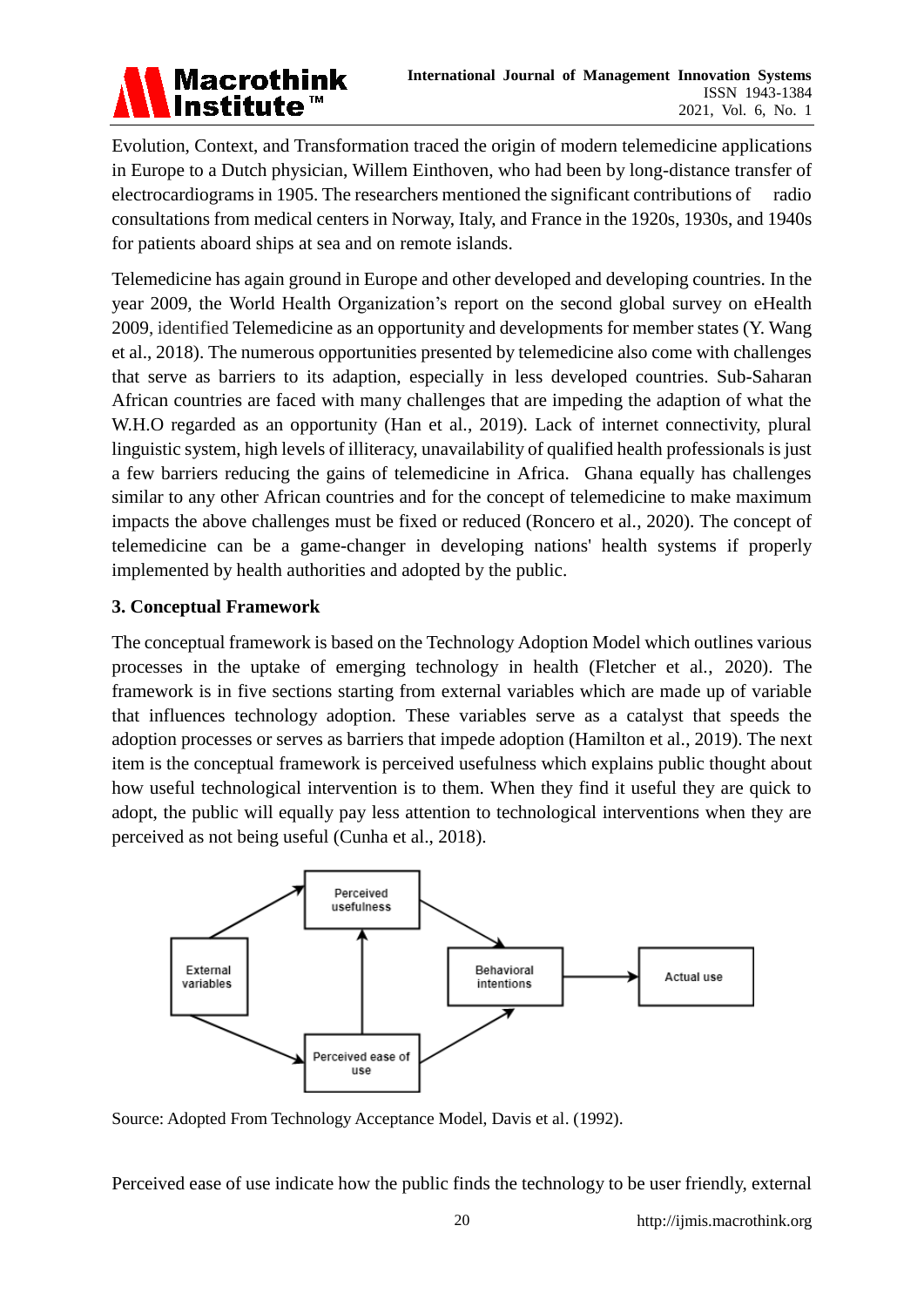

variable influences perceived ease of use and perceived usefulness of technology leading to behavioral intentions which may result in the actual use of technology (Arendt, 2016)

# **4. Methodology**

The study is a cross-sectional study conducted in selected communities in the Ga east district of the Greater Accra region of Ghana. The quantitative technique was used in data collection by adopting questionnaires that were relevant to the objectives of the study and revised it to fall in line with the research objective. Total of 300 questionnaires was distributed to the participant within the selected communities in Ga east district. The respondents were selected based on their age, sex, education, occupation, number of times they visit the hospital in a year and their accessibility to mobile phones and internet connectivity.

# *4.1 Research Setting*

The target population for the study was selected from communities in the Ga West Municipality. The municipality has a population of 270,989 people, it is one of the ten districts in the Greater Accra region. It caved out the existing districts in February 2008 (Blankson et al., 2020). It shares a boundary with the Eastern region and falls within Latitude 50, 48 north, 50, 39 North and Longitude 0,12 West and 0,22 West. The municipality has a municipal hospital, health centers, educational and religious facilities. Other social amenities available are electricity, running water and vehicle terminals. The common health challenges there are malaria, water-borne diseases, noncommunicable diseases and other infectious diseases.

The residents are mainly civil servants, artisans, farmers and fishermen who apply their trade in River Densu. The community was selected for the study because it has a mix of rural and urban outlook. The municipality is cosmopolitan in nature harboring persons from most ethnic groups in Ghana though the majority are from predominately Ga tribe (Gyapong, 2020). The communities in the municipality has internet connectivity and with more than 92% of the respondents having access to mobile phone.

# *4.2 Data Collection and Analysis*

Questionnaires were adopted from previous study and revised to suit the study objectives, these questionnaires were pretested at Nugua a suburb of Accra and further corrections were made to make them fit for purpose. Respondents were selected based on the following criteria; he or she must dwell within the Ga West municipality for the last three years, must be above the ages of 18 years, have a functioning mobile and must be to the hospital in the past three years. The research assistant gave the questionnaires to the participants and wait for them to fill it in their presence (face to face techniques). The research assistants aided the respondent who has difficulty in reading and understanding of the questions.

The research assistants obtain written and verbal informed consent from the respondents and informed them of the right to ignore questions or opt-out at any stage of the process. A total of 296 questionnaires was returned, from which 15 were taken out for incomplete and unclear responses. The rest 281 were used for the analysis using SPSS 20.1. Descriptive Statistics, Pairwise Correlation and Logistic Regression Models were used to show the relationship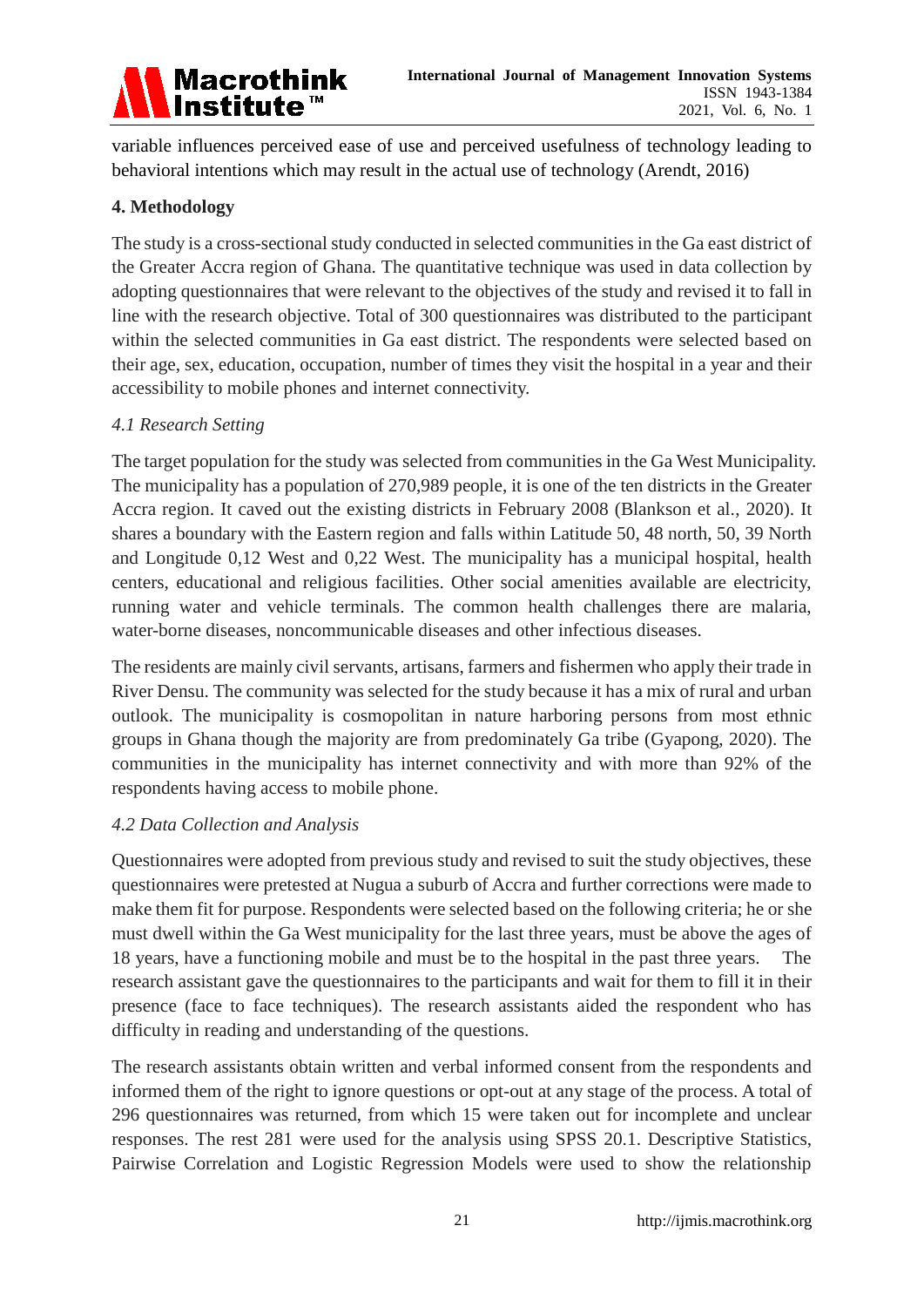

between the variables and provide answers to the research questions.

#### **5. Results**

#### *5.1 Demographic Variables of Respondents*

A total of 226 respondents questionnaires was analyzed of which the majority of (39.3%) were aged from 26 to 35 years, more than half were educated from senior high to tertiary level, with 62.4% being female. Most of the respondents (47.0%) were single with the rest married, cohabiting or divorced. A majority of them (43.4 %) were self-employed, and less than 15% regarded themselves as unemployed, with less than 15% also living with chronic conditions. More than 97.8% owned mobile phones a piece of vital equipment for telemedicine, only 20.4% has regular access to internet services with the rest having no access or intermittent access to internet services.

| able 1. Demographic variables of respondents |             | $11 - 220$    |
|----------------------------------------------|-------------|---------------|
| Variables                                    | Percentages | Frequency (%) |
| Age                                          |             |               |
| $18 - 25$                                    | 53          | 23.5          |
| $26 - 35$                                    | 88          | 39.3          |
| $36 - 45$                                    | 41          | 18.1          |
| $46 - 55$                                    | 29          | 9.8           |
| Above 55                                     | 15          | 5.6           |
| Sex                                          |             |               |
| Female                                       | 141         | 62.4          |
| Male                                         | 85          | 37.2          |
| <b>Education Background</b>                  |             |               |
| No formal education                          | 13          | 5.8           |
| <b>Basic education</b>                       | 56          | 24.8          |
| Junior high school                           | 84          | 37.2          |
| Senior high school                           | 61          | 27.1          |
| Tertiary education                           | 12          | 5.3           |
| <b>Marital Status</b>                        |             |               |
| Single                                       | 106         | 47.0          |
| Cohabitation                                 | 45          | 20.1          |
| Married                                      | 59          | 26.1          |
| Divorced                                     | 16          | 6.0           |
| Occupation                                   |             |               |
| Unemployed                                   | 28          | 12.4          |
| Self-employed                                | 98          | 43.4          |
| Civil servant                                | 43          | 19.0          |
| Company worker                               | 67          | 29.6          |

Table 1. Demographic Variables of Respondents  $N = 226$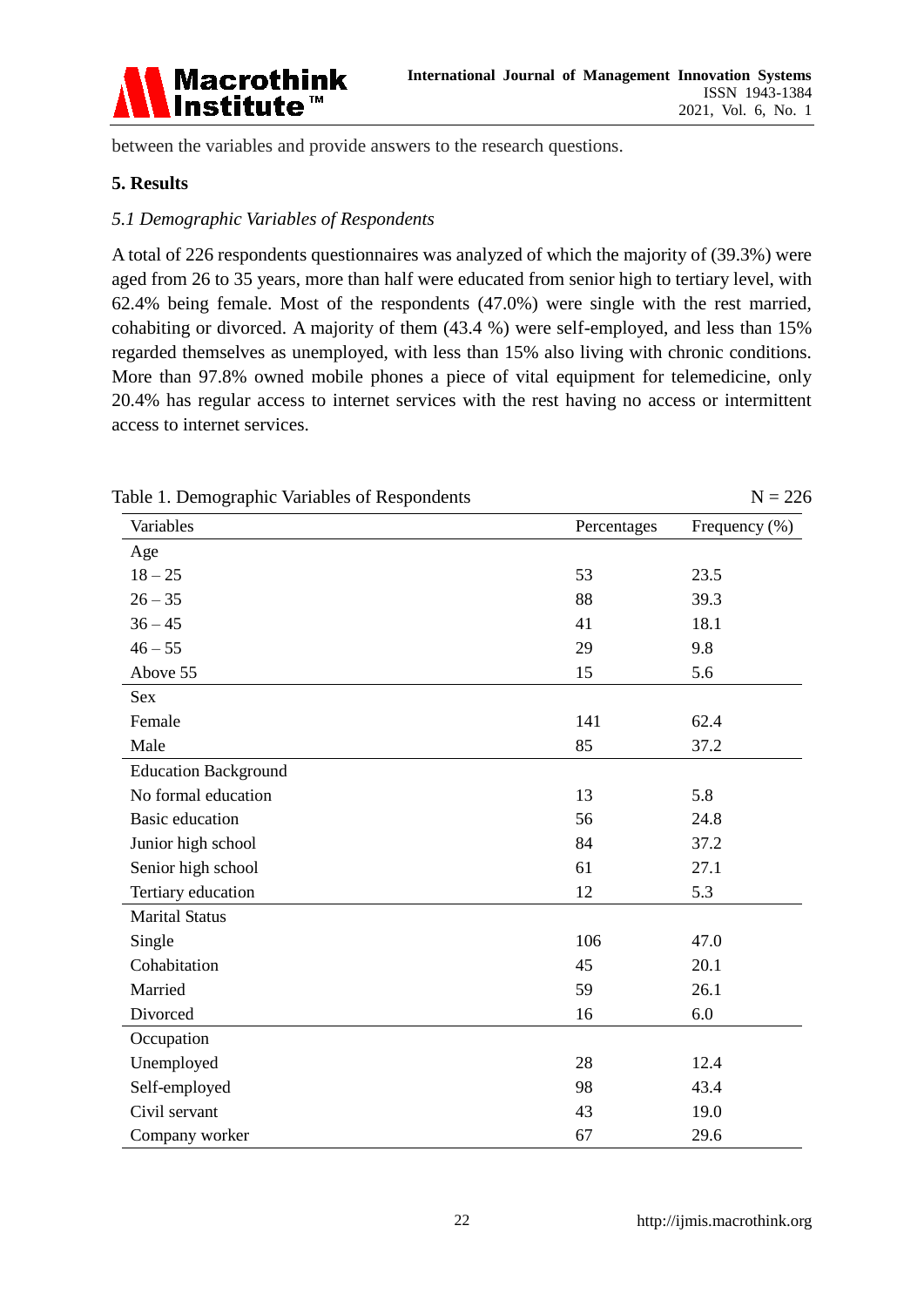

| Do you have a chronic condition that warrants periodical |     |      |
|----------------------------------------------------------|-----|------|
| medical care                                             | 45  | 19.9 |
| Yes                                                      | 181 | 80.1 |
| N <sub>0</sub>                                           |     |      |
| Will you accept treatment through Telemedicine           |     |      |
| Yes                                                      | 221 | 97.8 |
| N <sub>0</sub>                                           | 5   | 2.2  |
| Do you have access to internet services                  |     |      |
| Not always                                               | 155 | 68.6 |
| Always                                                   | 46  | 20.4 |
| Not at all                                               | 25  | 11.0 |

# *5.2 Awareness about Telemedicine among People Living in Ga East District*

From the table below, more than half of the respondents have had some engagement with healthcare workers on the phone, three-quarters of the respondents have sought health in the hospitals or accompanied relative to seek health in the last three years. 46.5 % of the respondents have received treatment from doctors or nurses without being at their care centers, while 89.3 % of them agreed to have heard of telemedicine.

Half of the respondents first head of telemedicine from the media with the rest hearing it from friends, family or health workers. Mobile phone was mentioned as a vital tool for the adoption of telemedicine by 71% of the respondents, and 73.1% also claimed their first experience with telemedicine was delivered through voice call. The majority of the respondents (63.0%) have received treatment using telemedicine about one or two times in the past three years.

| <b>Variables</b>                                                    | <b>Frequency</b> | <b>Percentages</b> |
|---------------------------------------------------------------------|------------------|--------------------|
|                                                                     |                  | $(\%)$             |
| Have you had an engagement with health workers through the phone    |                  |                    |
| Yes                                                                 | 172              | 76.1               |
| N <sub>0</sub>                                                      | 34               | 15.0               |
| I can't remember                                                    | 20               | 9.0                |
| When was the last time you sick treatment at the hospital or help   |                  |                    |
| someone to seek treatment                                           |                  |                    |
| Less than 1 year                                                    | 58               | 22.0               |
| In the past 2 years                                                 | 89               | 39.4               |
| In the past 3 years                                                 | 33               | 12.4               |
| I cannot remember                                                   | 46               | 20.4               |
| Have you received treatment from doctor or nurses without you being |                  |                    |
| present at their workplace                                          | 105              | 46.5               |
| Yes                                                                 | 43               | 19.0               |
| N <sub>0</sub>                                                      | 78               | 34.5               |
| Cannot remember                                                     |                  |                    |

Table 2. Awareness about Telemedicine among People Living in Ga East District  $N = 226$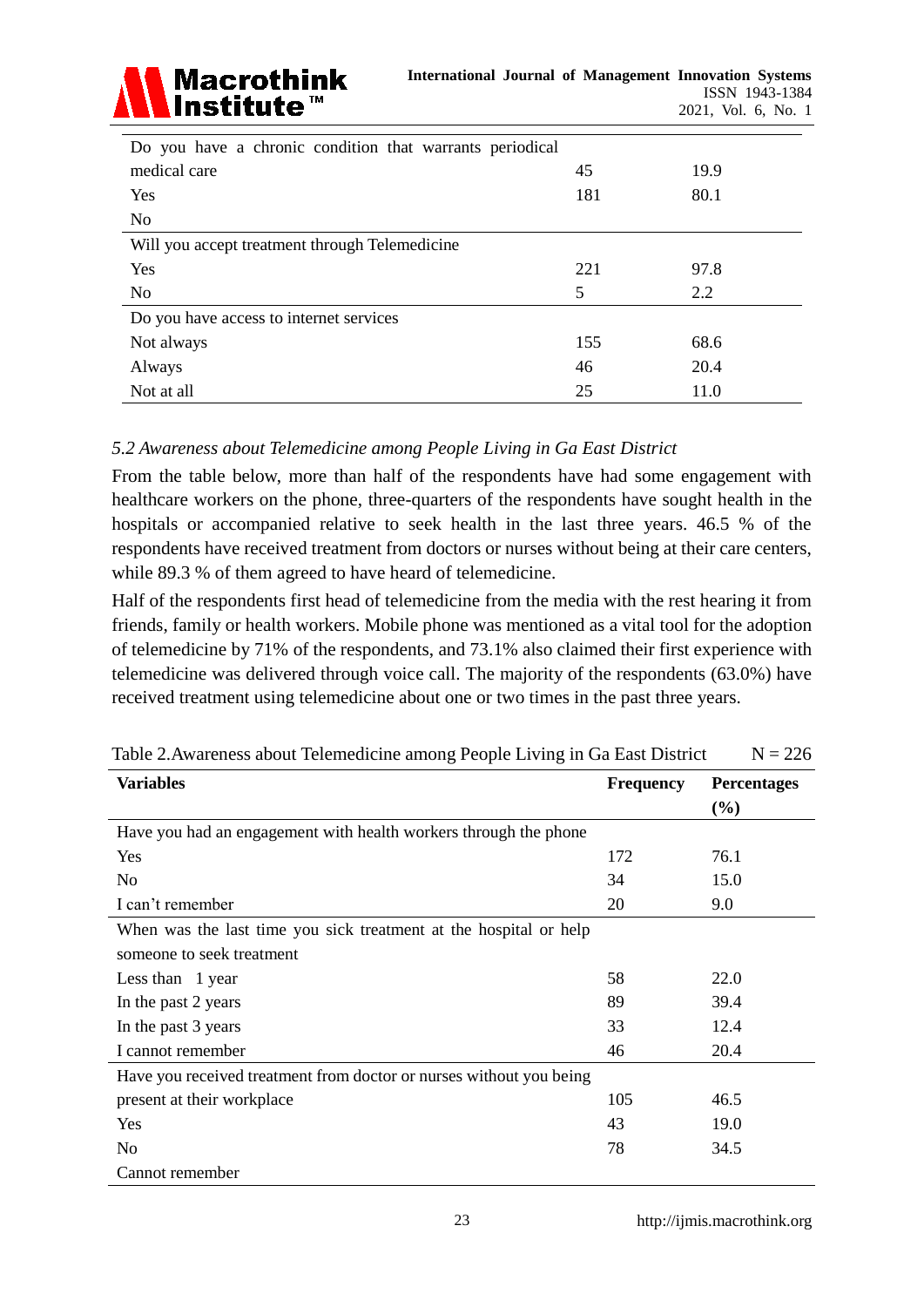

| Have you heard of telemedicine                                     |     |      |
|--------------------------------------------------------------------|-----|------|
| Yes                                                                | 201 | 89.3 |
| N <sub>o</sub>                                                     | 25  | 11.0 |
| Where did you first hear of it                                     |     |      |
| Television                                                         | 54  | 23.1 |
| Radio                                                              | 82  | 36.5 |
| From health worker                                                 | 32  | 14.2 |
| From a friend                                                      | 33  | 14.2 |
| From family member                                                 | 25  | 11.0 |
| What items are needed for telemedicine usage in your area          |     |      |
| Mobile phones                                                      | 162 | 71.1 |
| Internet                                                           | 33  | 15.2 |
| Radio                                                              | 15  | 6.6  |
| Computer                                                           | 16  | 7.1  |
| How was the communication about treatment delivered to you         |     |      |
| Voice calls                                                        | 166 | 73.0 |
| Messages                                                           | 32  | 14.1 |
| Images                                                             | 8   | 4.1  |
| Video calls                                                        | 20  | 9.0  |
| How many time have you receive treatment using telemedicine in the |     |      |
| past three years                                                   |     |      |
| One to two times                                                   | 142 | 63.0 |
| Less than five times                                               | 21  | 9.3  |
| Cannot count                                                       | 11  | 5.1  |
| Never                                                              | 52  | 19.0 |

# *5.3 Factors Influencing the Adoption of Telemedicine in the Ga West District and Barriers to Adoption*

More than 80% of respondents agreed or strongly agreed that one of the factors influencing their adoption of telemedicine is that they do not need to travel to the hospital before seeking treatment. Again telemedicine adoption is also influenced by its ability to help reduce time wasted in the hospital; this was agreed or strongly agreed by 42.0% and 39.5% respectively. Telemedicine helps in cutting down the cost of treatment was agreed by less than half of the respondents. Prevention of overcrowding at the hospital was recognized as a factor enabling the acceptance of telemedicine by more than 70% of the respondent. At the same time, 33.6% strongly agreed that it enhances communication between healthcare workers and patients. Finally, more than 70% of the respondents agreed or strongly agreed that telemedicine would help to prevent them from contracting infections from the hospital.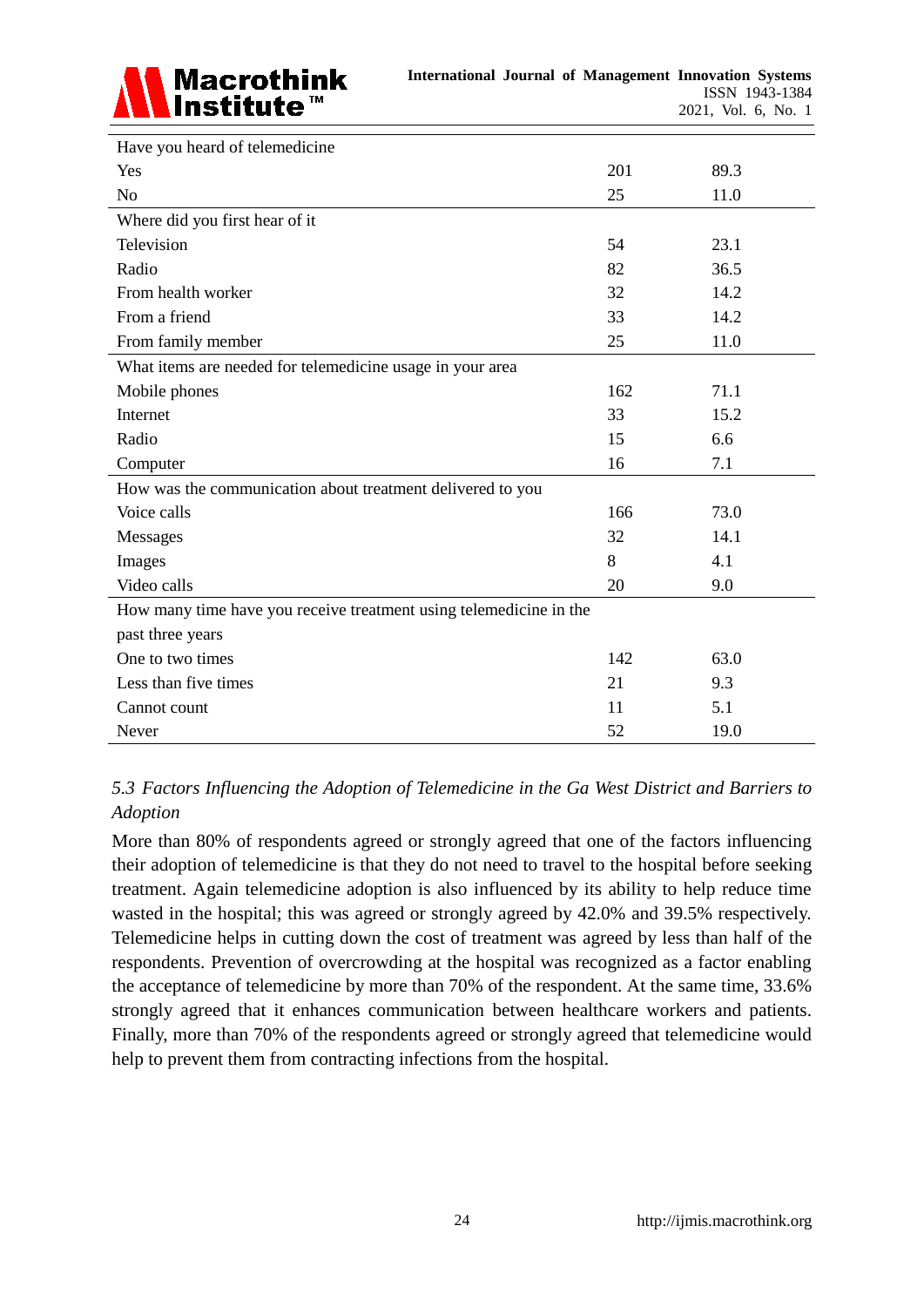

Table 3. Factors Influencing Adoption of Telemedicine in the Ga West District and Barriers to Adoption:  $N = 226$ 

| <b>Variable</b>                                                | <b>Frequency</b> | Percentages (%) |
|----------------------------------------------------------------|------------------|-----------------|
| Prevention of traveling to the hospital always                 |                  |                 |
| <b>Strongly Disagree</b>                                       | 9                | 4.1             |
| Disagree                                                       | 11               | 5.1             |
| Neither Disagree or Agree                                      | 22               | 10.0            |
| Agree                                                          | 98               | 43.2            |
| Strongly Agree.                                                | 86               | 38.0            |
| Reduce time wasted at the hospital                             |                  |                 |
| Disagree                                                       | 12               | 5.3             |
| <b>Moderately Disagree</b>                                     | 8                | 3.5             |
| Neither Disagree or Agree                                      | 21               | 9.4             |
| Agree                                                          | 95               | 42.0            |
| Strongly Agree.                                                | 89               | 39.5            |
| Cut down the cost of treatment                                 |                  |                 |
| Disagree                                                       | 13               | 6.1             |
| <b>Moderately Disagree</b>                                     | 11               | 5.1             |
| Neither Disagree or Agree                                      | 23               | 10.2            |
| Agree                                                          | 92               | 41.0            |
| Strongly Agree.                                                | 86               | 38.1            |
| Prevent overcrowding at the hospital                           |                  |                 |
| Disagree                                                       | 7                | 3.1             |
| <b>Moderately Disagree</b>                                     | 12               | 5.3             |
| Neither Disagree or Agree                                      | 23               | 10.2            |
| Agree                                                          | 98               | 43.4            |
| Strongly Agree.                                                | 87               | 38.1            |
| Improve one on communication with healthcare staff             |                  |                 |
| Disagree                                                       | 22               | 9.7             |
| <b>Moderately Disagree</b>                                     | 17               | 8.0             |
| Neither Disagree or Agree                                      | 28               | 12.4            |
| Agree                                                          | 81               | 36.0            |
| Strongly Agree.                                                | 75               | 33.2            |
| Free from the fear of contracting infections of the hospital   |                  |                 |
| Disagree                                                       | 6                | 3.4             |
| <b>Moderately Disagree</b>                                     | 9                | 4.5             |
| Neither Disagree or Agree                                      | 25               | 11.1            |
| Agree                                                          | 93               | 41.5            |
| Strongly Agree.                                                | 89               | 39.4            |
| Call nurses at times of difficulties without going to hospital |                  |                 |
| Disagree                                                       | 23               | 10.2            |
| <b>Moderately Disagree</b>                                     | 14               | 6.2             |
| Neither Disagree or Agree                                      | 28               | 12.4            |
| Agree                                                          | 82               | 36.3            |
| Strongly Agree.                                                | 78               | 34.5            |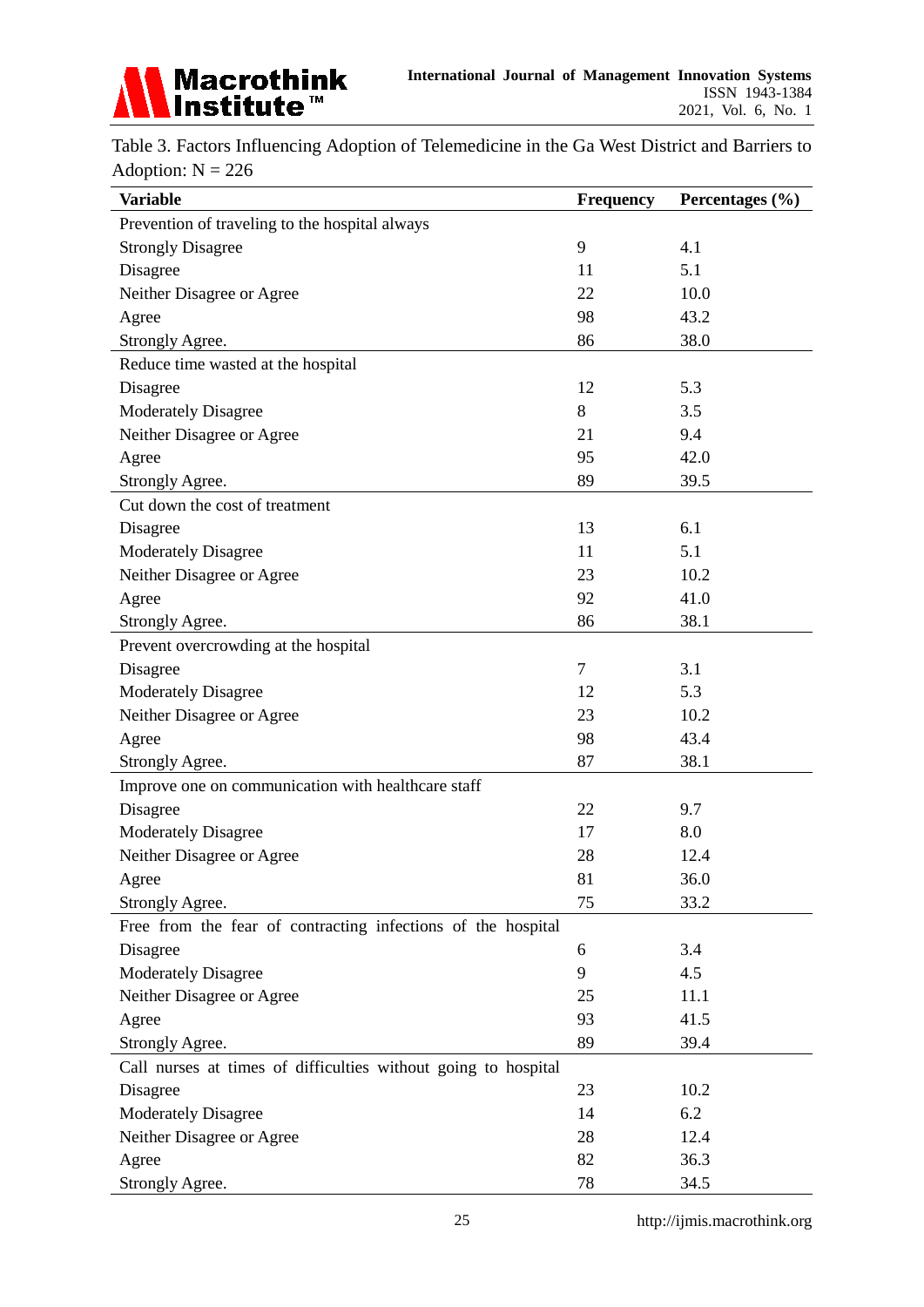

# *5.4 Barriers to the Adoption of Telemedicine in the Ga West District*

From the table below, poor internet connectivity was strongly agreed as a barrier to the adoption of telemedicine by 37.0% and agreed by 39.0% of the respondent. More than 70% of respondents regarded the high cost of data as a barrier to the usage of telemedicine. In contrast, 69.5% of respondents agreed or strongly agreed that ambiguity in messages is also a barrier. Less than 60% of respondents see a lack of personal feeling they enjoy at the presences of the health workers as a hindrance to the adoption of telemedicine.

Telemedicine communications lack deeper understanding according to more than 60% of respondents as they see this as barriers to adoption. Finally, inconsistencies in automated messages were also identified as a blockage to telemedicine usage.

| <b>Barriers</b>                                             | <b>Frequency</b> | Percentage $(\% )$ |
|-------------------------------------------------------------|------------------|--------------------|
| Poor internet connectivity                                  |                  |                    |
| Disagree                                                    | 14               | 6.2                |
| <b>Moderately Disagree</b>                                  | 16               | 7.1                |
| Neither Disagree or Agree                                   | 25               | 11.1               |
| Agree                                                       | 88               | 39.0               |
| Strongly Agree.                                             | 83               | 37.0               |
| Lack of data or high cost of data                           |                  |                    |
| Disagree                                                    | 16               | 7.1                |
| <b>Moderately Disagree</b>                                  | 15               | 7.0                |
| Neither Disagree or Agree                                   | 26               | 12.5               |
| Agree                                                       | 88               | 39.0               |
| Strongly Agree.                                             | 81               | 34.1               |
| Ambiguity in messages they received                         |                  |                    |
| Disagree                                                    | 18               | 7.9                |
| <b>Moderately Disagree</b>                                  | 21               | 8.1                |
| Neither Disagree or Agree                                   | 29               | 13.2               |
| Agree                                                       | 82               | 36.3               |
| Strongly Agree.                                             | 75               | 33.2               |
| Difficulty getting deeper understanding from health workers |                  |                    |
| Disagree                                                    | 22               | 9.7                |
| <b>Moderately Disagree</b>                                  | 18               | 8.1                |
| Neither Disagree or Agree                                   | 29               | 13.3               |
| Agree                                                       | 82               | 36.3               |
| Strongly Agree.                                             | 71               | 31.4               |
| Lack of the feeling of personal presence                    |                  |                    |
| Disagree                                                    | 27               | 12.0               |
| <b>Moderately Disagree</b>                                  | 27               | 12.0               |
| Neither Disagree or Agree                                   | 34               | 15.0               |
| Agree                                                       | 72               | 32.1               |
| Strongly Agree.                                             | 65               | 28.8               |

Table 4. Barriers to Adoption of Telemedicine in the Ga West District:  $N = 226$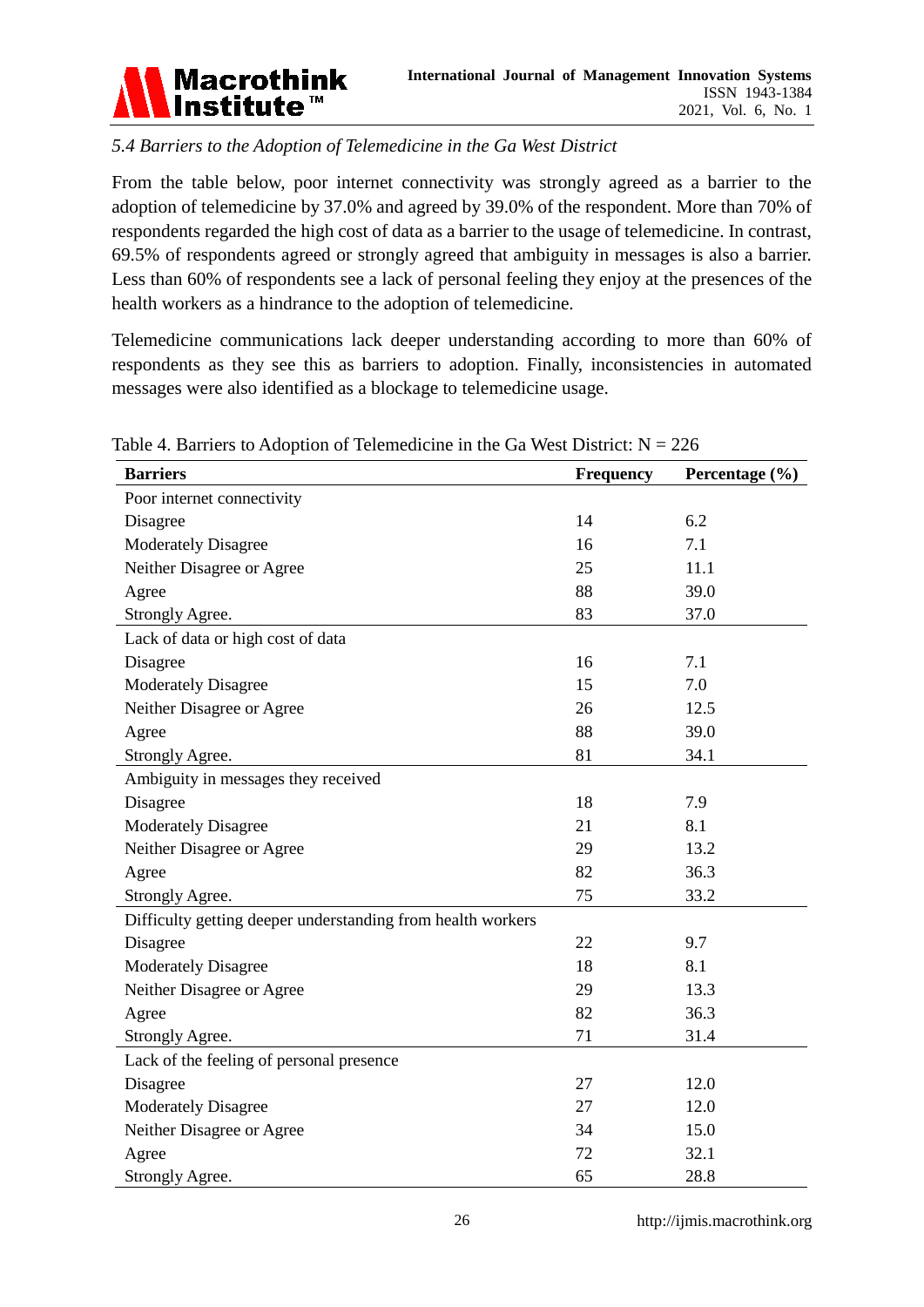

| Lack of pictorial presentation and actions exhibited at the  |    |      |  |  |  |
|--------------------------------------------------------------|----|------|--|--|--|
| hospital                                                     |    |      |  |  |  |
| Disagree                                                     | 23 | 10.2 |  |  |  |
| <b>Moderately Disagree</b>                                   | 25 | 11.1 |  |  |  |
| Neither Disagree or Agree                                    | 34 | 15.1 |  |  |  |
| Agree                                                        | 77 | 34.3 |  |  |  |
| Strongly Agree.                                              | 66 | 29.2 |  |  |  |
| Automated messages are inconsistent with patients conditions |    |      |  |  |  |
| Disagree                                                     | 17 | 7.5  |  |  |  |
| <b>Moderately Disagree</b>                                   | 15 | 6.6  |  |  |  |
| Neither Disagree or Agree                                    | 25 | 11.1 |  |  |  |
| Agree                                                        | 87 | 38.1 |  |  |  |
| Strongly Agree.                                              | 81 | 36.0 |  |  |  |

*5.5 Association between Educational Level of Respondents and Barriers to Adoption of Telemedicine*

From the table below, education has a negative association with ambiguity in messages received by patients  $(r = -0.761)$ , therefore the higher the education level of the respondents the lesser telemedicine communication appeared to be ambiguous.

| Table 5. Association between educational level of respondents and barriers to adoption of |  |  |  |  |  |
|-------------------------------------------------------------------------------------------|--|--|--|--|--|
| telemedicine using pairwise correlation                                                   |  |  |  |  |  |

|                          | 1                 | $\mathbf{2}$                           | 3    | 4                                                    | 5    |  |
|--------------------------|-------------------|----------------------------------------|------|------------------------------------------------------|------|--|
|                          |                   |                                        |      |                                                      |      |  |
| Education $(1)$          | 1.00              |                                        |      |                                                      |      |  |
| Ambiguity in messages    | $-.761(.000)$ *** | 1.00                                   |      |                                                      |      |  |
| (2)                      |                   |                                        |      |                                                      |      |  |
| Difficulty in the        | $-.755(00)$ **    | $.632(.00)**$                          | 1.00 |                                                      |      |  |
| understanding of         |                   |                                        |      |                                                      |      |  |
| messages $(3)$           |                   |                                        |      |                                                      |      |  |
| In consistent in         | .443(.423)        | $0.452(.341)$ .334 (.452)              |      | 1.00                                                 |      |  |
| automated messages (4)   |                   |                                        |      |                                                      |      |  |
| Lack of personal feeling | $.652(.00)**$     | $0.341$ (.213) .451(.344) .762 (.00)** |      |                                                      | 1.00 |  |
| (5)                      |                   |                                        |      |                                                      |      |  |
| Poor internet            | $.723(.000)$ ***  |                                        |      | .234 (.456) .433 (.652) .334 (.351) .543 (.712) 1.00 |      |  |
| connectivity (6)         |                   |                                        |      |                                                      |      |  |

*Note.* \*p<0.05, \*\*p<0.01, \*\*\*p<0.001,  $r =$  coefficient.

Again, the higher education of the respondent, the clearer the telemedicine messages received by the respondent  $(r = -.755)$ . Inconsistency of automated messages appeared to have no association with the education levels of respondents. The issues of inconsistency in automated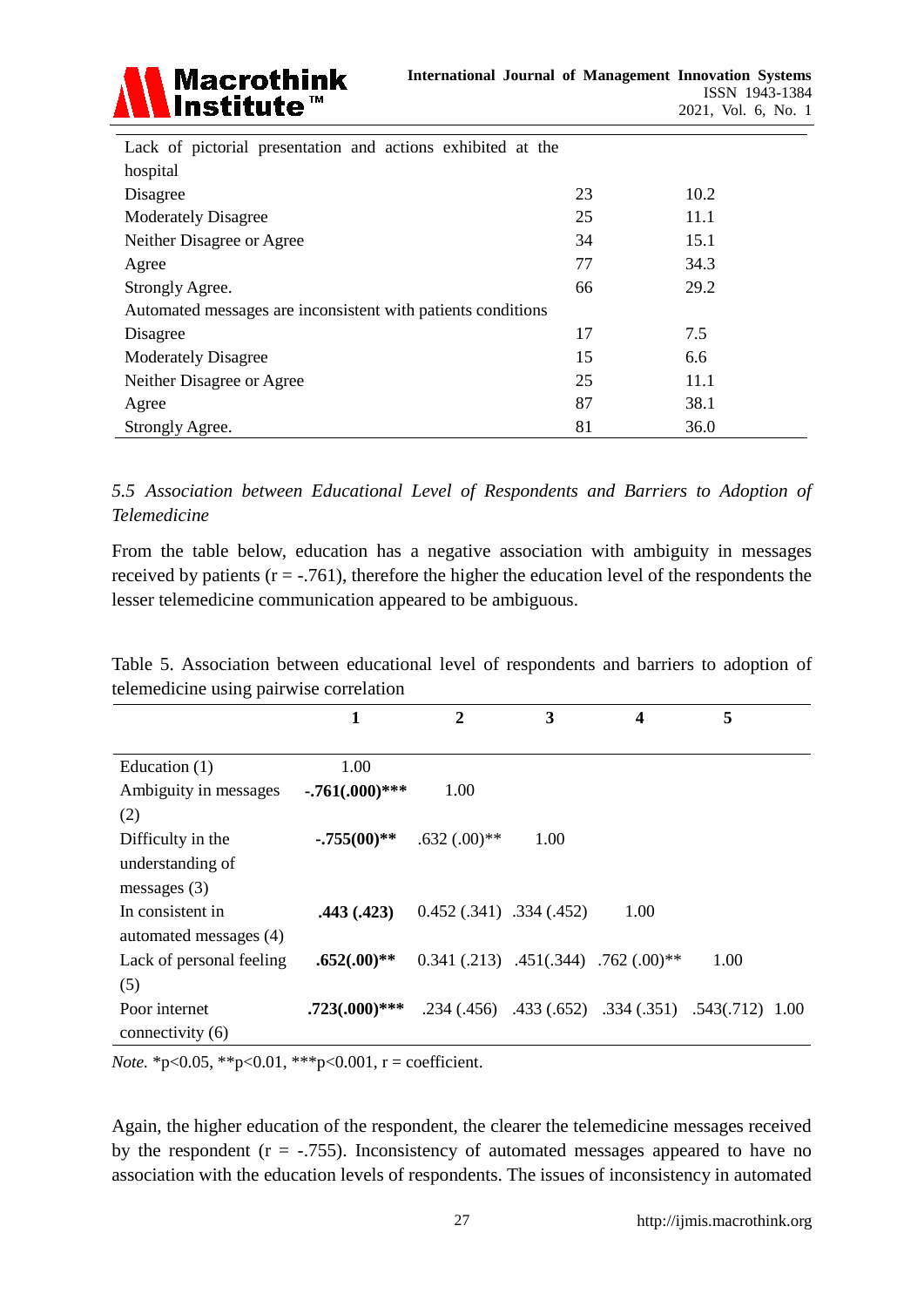

messages seemed to be a major barrier to the adoption of telemedicine in the Ga West District. Lack of personal feeling when receiving treatment through telemedicine is positively correlated with education  $(r = .652)$ . This is an indication that, no matter the education level of the respondent, the feeling that void of personal feelings exists when receiving treatment through telemedicine.

# *5.6 Influence of Selected Variables on Respondents Adaption of Telemedicine*

Logistic regression was run on the adoption of telemedicine on the following predictors; communication with health workers, call at will, cost of treatment, time at the hospital, traveling time, overcrowding at the hospital, infection at the hospital, treatment on phone, health worker phone engagement and chronic illness. The regression result, based on both T-values and p-value shows a statistically significant relationship between adaption to telemedicine and call at will, time at the hospital, infection at the hospital and chronic illness.

The odds ratio for the call at will shows that for a unit increase in call at will, the odds in favor of adaption to telemedicine increases by 1.349. The odds ratio of 1.502 for the time at the hospital means that for a unit increase in time at the hospital; the odds in favor of adaption to telemedicine increase by 150.2 %. For infection at the hospital and chronic illness, the odds ratio figure 4.590 and 1.048 shows that the odd in favor of adaption to telemedicine increase by 4.59 and 1.048 respectively.

| <b>Acceptance of</b>      | Odds  | St.Err. |                     | <b>T-Value P-Value</b>       |      | $[95%$ Conf | <b>Sig</b> |
|---------------------------|-------|---------|---------------------|------------------------------|------|-------------|------------|
| <b>Telemedicine</b>       | Ratio |         |                     |                              |      | Interval]   |            |
| Communication with health | 1.254 | .449    | 0.63                | .527                         | .621 | 2.531       |            |
| worker                    |       |         |                     |                              |      |             |            |
| Call at will              | 1.349 | .53     | 2.76                | .044                         | .625 | 2.913       | $\ast$     |
| Cost of treatment         | .538  | .334    | $-1.00$             | .319                         | .159 | 1.818       |            |
| Time at the hospital      | .502  | .442    | 2.78                | .043                         | .089 | 2.819       | $\ast$     |
| <b>Traveling Time</b>     | 1.05  | .741    | 3.07                | .945                         | .263 | 4.19        |            |
| Overcrowding at hospital  | .756  | .525    | $-0.40$             | .688                         | .194 | 2.948       |            |
| Infection at Hospital     | 4.59  | 3.786   | 1.85                | .065                         | .911 | 23.12       | $\ast$     |
| Treatment on phone        | .391  | .338    | $-1.09$             | .277                         | .072 | 2.124       |            |
| Health worker phone       | .936  | .64     | $-0.10$             | .093                         | .245 | 3.571       |            |
| engagement                |       |         |                     |                              |      |             |            |
| Chronic illness           | 1.048 | .555    | 2.09                | .93                          | .037 | 2.959       | $\ast$     |
| Constant                  | 9.119 | 23.284  | 0.87                | .387                         | .061 | 1359.674    |            |
| Mean Dependent Var        |       |         |                     | 0.573 SD Dependent Var       |      |             | 0.498      |
| Pseudo R-Squared          |       |         | 0.187 Number Of Obs |                              |      |             | 82.000     |
| Chi-Square                |       |         | 29.91 $Prob > Chi2$ |                              |      |             | 0.0098     |
| Akaike Crit. (AIC)        |       |         |                     | 124.223 Bayesian Crit. (BIC) |      |             | 150.697    |

#### Table 6. Logistic regression

*Note.* \*\*\* P<.01, \*\* P<.05, \* P<.1.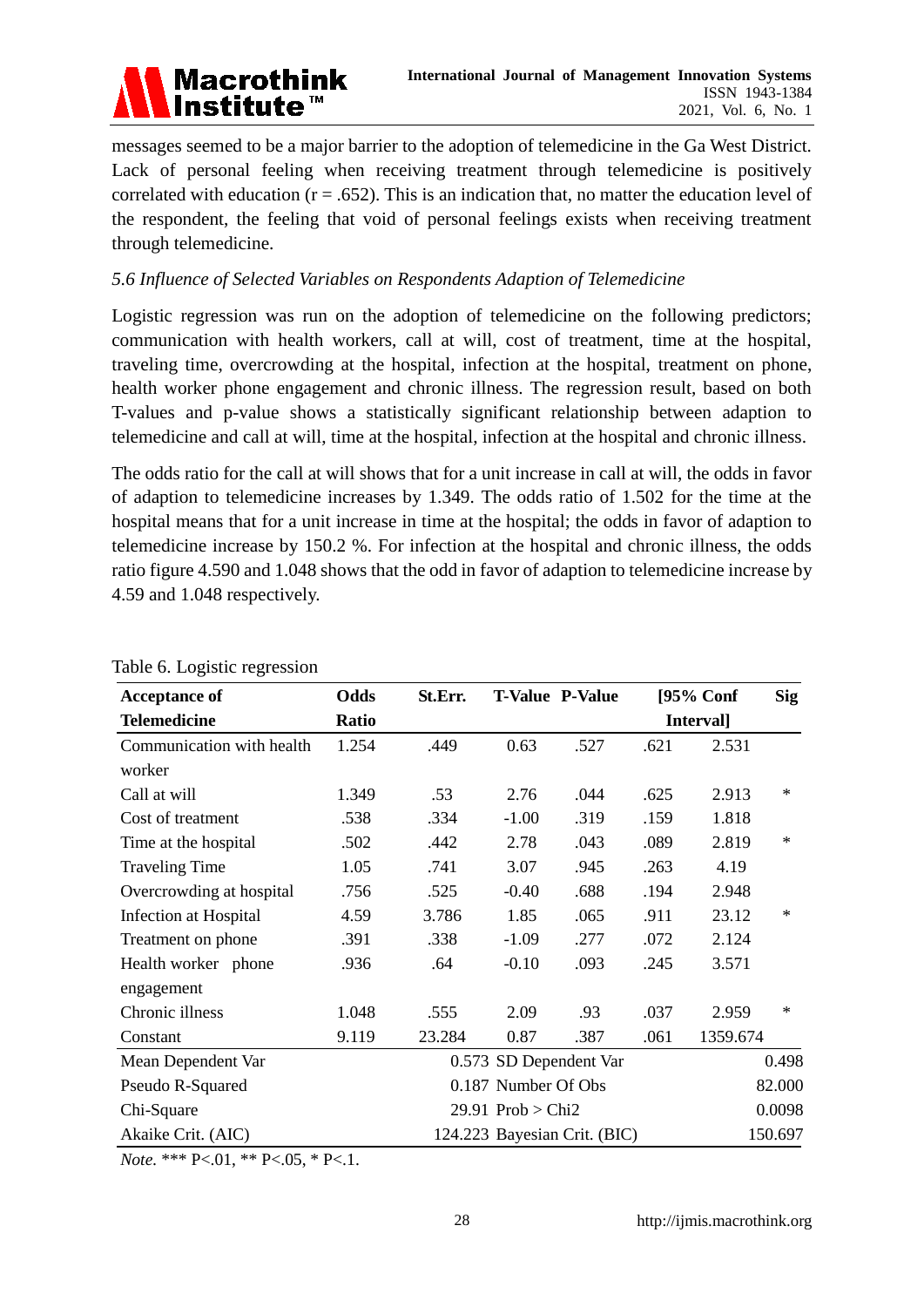

#### **6. Discussion**

Adoption of telemedicine in developing countries seemed not to be smooth like how quick persons living in developed countries responded to the technology (Barney et al. 2020). The enabling environment for the successful adoption of the treatment process falls short of what can support telemedicine operations (Loeb et al., 2020).

The background variables of the respondents indicate the existence of a supportive environment for telemedicine activities. A high percentage of respondents were below the age of 50 years and can use the necessary technologies that are needed for the operation of telemedicine. Only less than 10% of the respondents have no forms of formal education, indicating that the rest over 90% of the respondent can read text messages and other modes of telemedicine communications (Mouchtouris et al., 2020).

Access to a mobile phone, useful gadget in telemedicine was high among the respondent and but they recognized the challenges of poor internet services which is likely to have negative effects on the adoption of telemedicine. Research shows that the success of telemedicine in developed countries was driven by the availability of internet connectivity (Kapoor et al., 2020).

# *6.1 Awareness about Telemedicine in the Ga West District*

Telemedicine can only be experienced by patients or someone aiding patients to seek treatment (Negrini et al. 2020). More than 70% of respondents have sought treatment or helped some in seeking treatment in the past three years; this provided them with the opportunity to be aware of telemedicine as a mode of seeking care. Though not all phone communication between healthcare workers and patients or caregivers can be regarded as telemedicine treatment (Aljaeed, Altuwaijiri, & Albohairy 2019), such engagement paves the way for the smooth takeoff of telemedicine (Rao et al., 2020). The majority of respondents agreed of having telephone engagement with healthcare workers. Information about telemedicine appeared to be available to the respondents with more than 80% claiming to have heard the term telemedicine through either traditional media, social media, friends or family, clear indication that the term may not be new to the population (Barney et al., 2020).

Awareness about telemedicine among the respondents appears to very high as more than half of the emphatically stated mobile phone is a vital facility need for telemedicine operations, with voice calls being the most preferred method, findings of studies indicated that telephone calls or messaging were the most used telemedicine tools (Rao et al., 2020).

# *6.2 Factors Influencing Adoption of Telemedicine in the Ga West District*

For health intervention to be successfully adopted, there is the need to examine the factors that will influence a person to accept the intervention (X. Wang et al., 2019). A key component of telemedicine is the ability of the patient to deal with the healthcare worker without traveling to the hospital always (Kapoor et al., 2020). The majority of respondents see not traveling to hospitals as an attraction to the use of telemedicine since they will not need to do regular visitation to the hospital. Healthcare facilities in developing countries are very few, as it not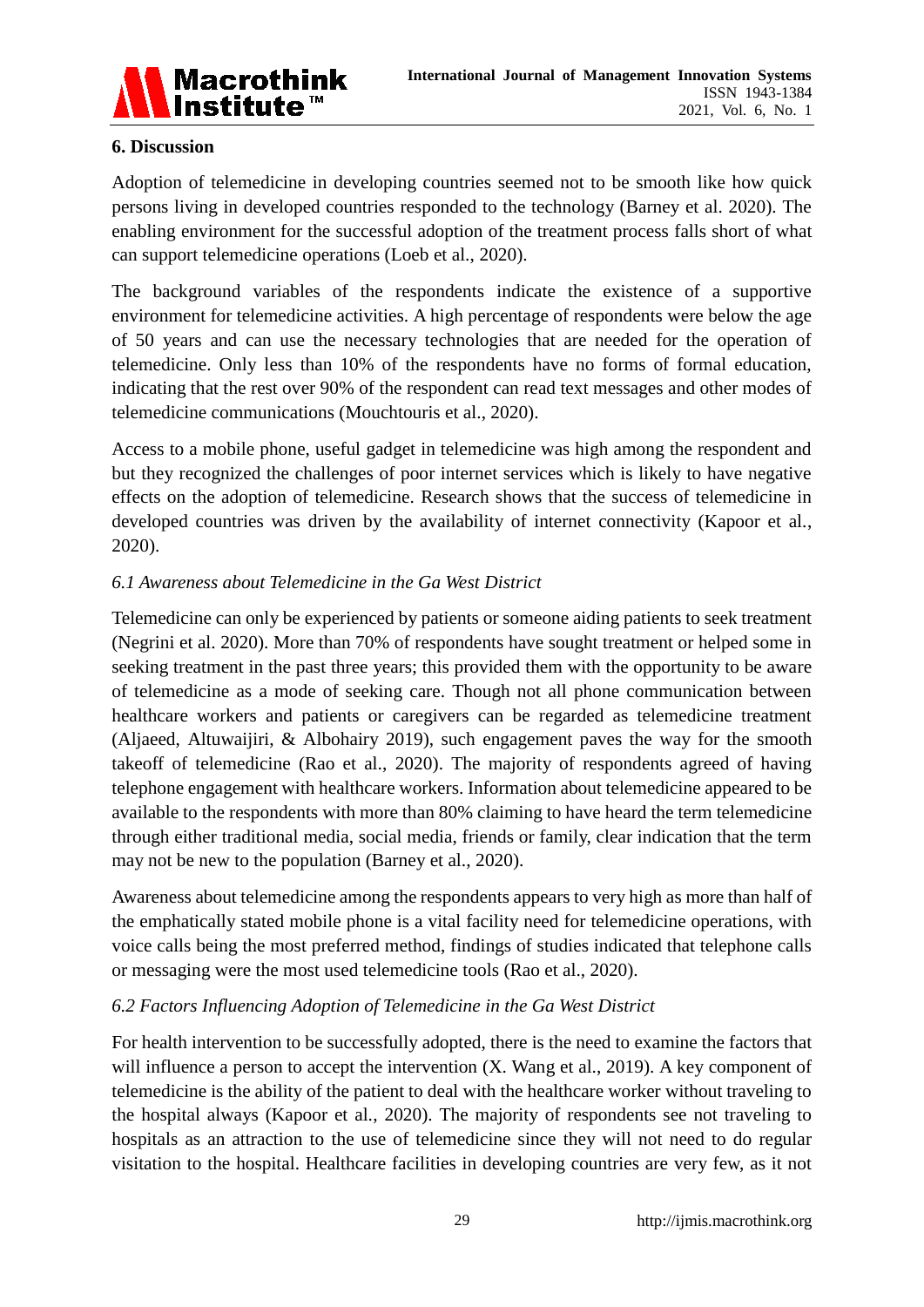

proportion to the population size, coupled with fewer health professionals to staff these facilities (Barney et al., 2020), patients have to waste time to receive treatment for cases which are sometimes marginal (Saleem et al., 2020). Respondents agreed that telemedicine has the antidote to overcrowding in hospitals.

Regular visitation to the hospitals, especially in cases of persons with chronic conditions comes with a lot of traveling costs (Negrini et al., 2020). With telemedicine, the patient can receive directives from healthcare professionals even at their homes (Iyengar, Jain, & Vaishya, 2020). Respondent agreed that a reduction in the cost of treatment through telemedicine is enough to influence them to adopt the practice. Fewer health facilities and fewer health professionals in developing countries, hospitals are mostly overcrowded, making patients contract infections from the hospital environment (Mbarika, 2002). Since telemedicine is not carried out in the hospital, the risk of such infections are far gone, respondents laid claim to this as a factor prompting the adoption of telemedicine. Telemedicine provides flexibility in patient and healthcare professional interaction; patients can call on health professionals at specific times or at will (Conde-blanco et al., 2020). The majority of the respondents recognized this as a factor that persuades their adoption of telemedicine.

# *6.3 Barriers to Adoption of Telemedicine in the Ga West District*

For the successful adoption of health telemedicine, there is a need to identify barriers and draw strategies to surmount such barriers (Iyengar, Jain, & Vaishya 2020). The adoption of telemedicine in Africa has faced many challenges ranging from the ability of citizens to use the technology, availability of internet connectivity and others (Mbarika, 2002). More than half of the respondents agreed with the statement that internet connectivity is a barrier. In Ghana, likewise, many sub-Sahara African countries, internet connectivity is accessible in the cities and charges for data usage are usually expensive (Roncero et al., 2020). Villages mostly lack internet connectivity, with some villages experiencing fluctuations in internet connectivity (Harling et al., 2020). Since telemedicine mostly drives on internet connectivity, communication flow between health professionals and patients is not smooth. This affects telemedicine operations leading to lost information and untimely delivery of instruction (Iacoella & Tirivayi, 2019).

The high illiteracy level and cosmopolitan nature of communities affect the understanding of telemedicine messages from both health professionals and patients (Harling et al., 2020). Healthcare professionals and patients do not speak the same languages. Though English can be a common medium, illiteracy among citizens make communication very difficult and affects their understanding of information (Iacoella & Tirivayi, 2019). The majority of the respondent acknowledged the fact that ambiguity in messages and lack of a more profound understanding of the message are barriers preventing the adoption of telemedicine Ga West Community.

Telemedicine messages come in the forms of voice messages, text messages, videos and others (Gutkin et al., 2020)**,** in many cases these messages are sometimes automated and do match the receivers' condition (Roncero et al., 2020). Most of these messages are regarded as junk, and less attention is paid to them (Baudier, Kondrateva, & Ammi, 2020). Telemedicine reduces that personal feeling one experience during personal interaction with a health professional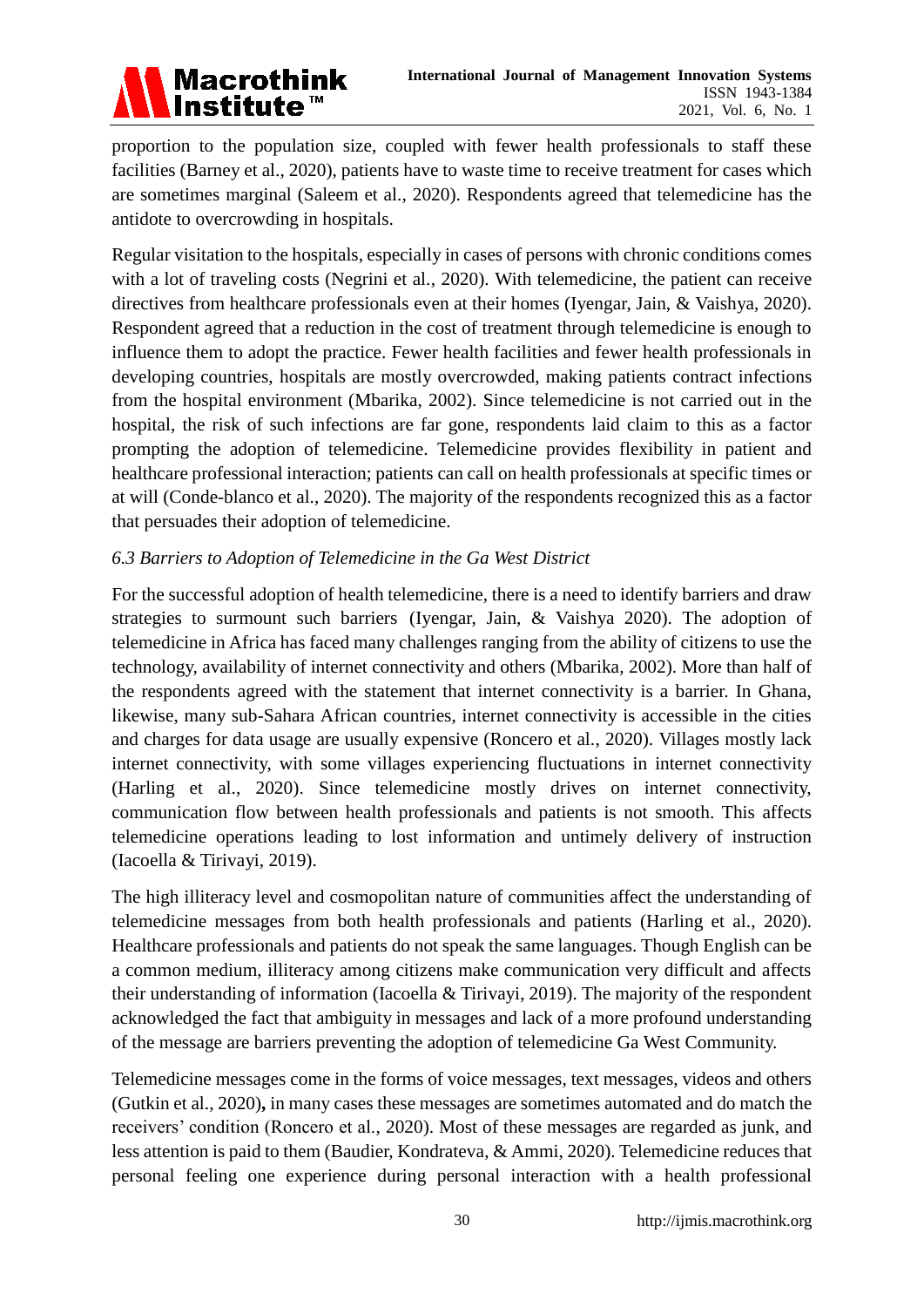

(Roncero et al., 2020). It also reduces the experiences of body examination. These made people look unfavorably at the efficacy of telemedicine (Wang et al., 2019). These are all barriers impeding the adoption of telemedicine in the community, according to the respondents.

# **7. Conclusion**

The current upsurge in technological development is an indication that telemedicine holds the future of medical services, as such every nation must work hard to improve the enabling environment for successful adoption of this medical breakthrough. Developing nations must take a key interest in telemedicine since it can help to feel the most of the gaps that are existing in their health delivery.

#### **8. Recommendation**

The study has revealed some challenges that are impeding the adoption of telemedicine in the Ga West District and the following recommendation can help pave the way for the smooth adoption of the technological breakthrough. Internet connectivity must be improved with a reduction in the cost of data to enable public access information with ease. There must be a comprehensive education of the public about telemedicine and its advantages. Healthcare professionals can also introduce telemedicine to clients at any time they visit hospitals.

# **References**

Aljaeed, R., Sarah, A., & Tahani, A. (2019). Telemedicine in Riyadh Region, Saudi Arabia. *Journal of Infection and Public Health*, 1-7. https://doi.org/10.1016/j.jiph.2019.04.006

Appiah, F. et al. (2020). Trends and Determinants of Contraceptive Use among Female Adolescents in Ghana: Analysis of 2003–2014 Demographic and Health Surveys. *SSM - Population Health, 10*, 100554. https://doi.org/10.1016/j.ssmph.2020.100554.

Arendt, K. W. (2016). The 2016 Hughes Lecture What's New in Maternal Morbidity and Mortality ?

Barney, A., Sara, B., Veronika, M., & Raymond-flesch, M. (2020). The COVID-19 Pandemic and Rapid Implementation of Adolescent and Young Adult Telemedicine : Challenges and Opportunities for Innovation. *Journal of Adolescent Health, 67*(2), 164-71. https://doi.org/10.1016/j.jadohealth.2020.05.006

Baudier, P., Galina, K., & Chantal, A. (2020). The Future of Telemedicine Cabin ? The Case of the French Students'. *Futures, 122*(June), 102595. https://doi.org/10.1016/j.futures.2020.102595

Blankson, P. K., Justice, N., Genevieve, A., & Moses, A. (2020). Injuries and Their Related Household Costs in a Tertiary Hospital in Ghana. *African Journal of Emergency Medicine,* (July 2019), 1-6. https://doi.org/10.1016/j.afjem.2020.04.004

Conde-blanco, E. et al. (2020). Epilepsy & Behavior Emergency Implementation of Telemedicine for Epilepsy in Spain : Results of a Survey during SARS-CoV-2 Pandemic. *Epilepsy & Behavior, 111*, 107211. https://doi.org/10.1016/j.yebeh.2020.107211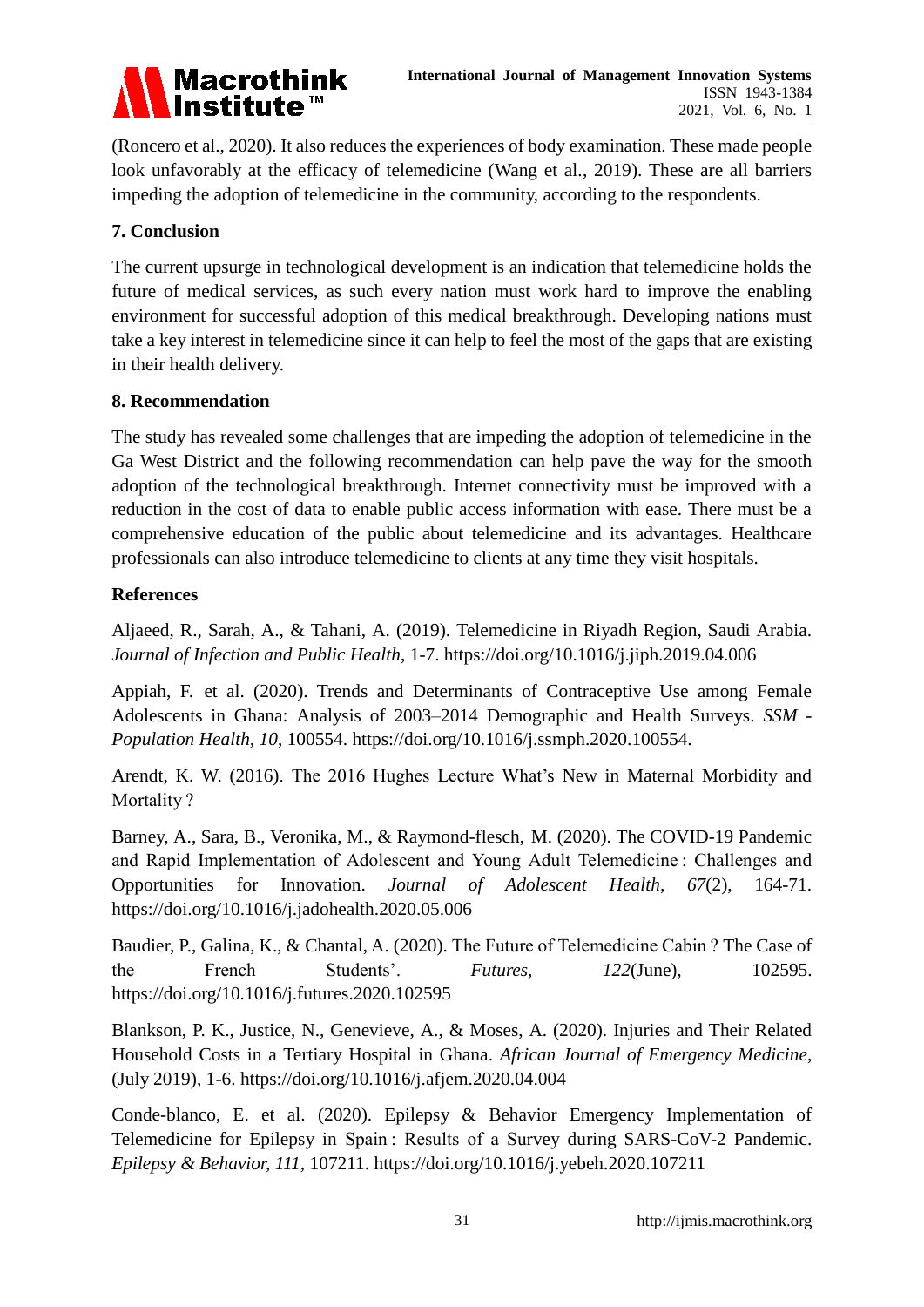

Cunha, C. R. et al. (2018). ScienceDirect ScienceDirect Using Pervasive and Mobile Computation in the Provision of Using Pervasive and Mobile Care Computation the Provision of Gerontological in Rural in Areas Gerontological Care in Rural Areas. *Procedia Computer Science, 138*, 72-79. https://doi.org/10.1016/j.procs.2018.10.011

Fletcher, S. R. et al. (2020). Adaptive Automation Assembly: Identifying System Requirements for Technical Efficiency and Worker Satisfaction. *Computers and Industrial Engineering, 139*(March 2019), 105772. https://doi.org/10.1016/j.cie.2019.03.036

Gonz aez-mart n. S. et al. (2019). Intensive & Critical Care Nursing Effects of a Visit Prior to Hospital Admission on Anxiety, Depression and Satisfaction of Patients in an Intensive Care Unit.

Gutkin, P. M. et al. (2020). Telemedicine in Radiation Oncology: Is It Here to Stay ? Impacts on Patient Care and Resident Education. *Radiation Oncology Biology, 108*(2), 416-20. https://doi.org/10.1016/j.ijrobp.2020.06.047.

Gyapong, A. Y. (2020). How and Why Large Scale Agricultural Land Investments Do Not Create Long-Term Employment Benefits: A Critique of the 'State' of Labour Regulations in Ghana. *Land Use Policy, 95*(March), 104651. https://doi.org/10.1016/j.landusepol.2020.104651

Hamilton, E. et al. (2019). Clinical and Translational Radiation Oncology Telehealth in Radiation Oncology at the Townsville Cancer Centre: Service Evaluation and Patient Satisfaction. *Clinical and Translational Radiation Oncology, 15*, 20-25. https://doi.org/10.1016/j.ctro.2018.11.005

Han, E. et al. (2019). The Role of Community-Based Nursing Interventions in Improving Outcomes for Individuals with Cardiovascular Disease: A Systematic Review. *International Journal of Nursing Studies*, 103415. https://doi.org/10.1016/j.ijnurstu.2019.103415.

Harling, G. et al. (2020). Social Science & Medicine Social Contact, Social Support, and Cognitive Health in a Population-Based Study of Middle-Aged and Older Men and Women in Rural South Africa. *Social Science & Medicine, 260*(April), 113167. https://doi.org/10.1016/j.socscimed.2020.113167.

Iacoella, F., & Tirivayi, N. (2019). Determinants of Maternal Healthcare Utilization among Married Adolescents: Evidence from 13 Sub-Saharan African Countries.

Iyengar, K., Vijay, K. J., & Raju, V. (2020). Diabetes & Metabolic Syndrome : Clinical Research & Reviews Pitfalls in Telemedicine Consultations in the Era of COVID 19 and How to Avoid Them. *Diabetes & Metabolic Syndrome: Clinical Research & Reviews, 14*(5), 797-99. https://doi.org/10.1016/j.dsx.2020.06.007

Kapoor, S.et al. (2020). Developing a Pediatric Ophthalmology Telemedicine Program in the COVID-19 Crisis. *Journal of AAPOS*. https://doi.org/10.1016/j.jaapos.2020.05.008

Khosla, S. (2020). Implementation of Synch Ronous Telemedicine into Clinical Practice. *Clinics in Sleep Medicine, 15*(3), 347-58. https://doi.org/10.1016/j.jsmc.2020.05.002.